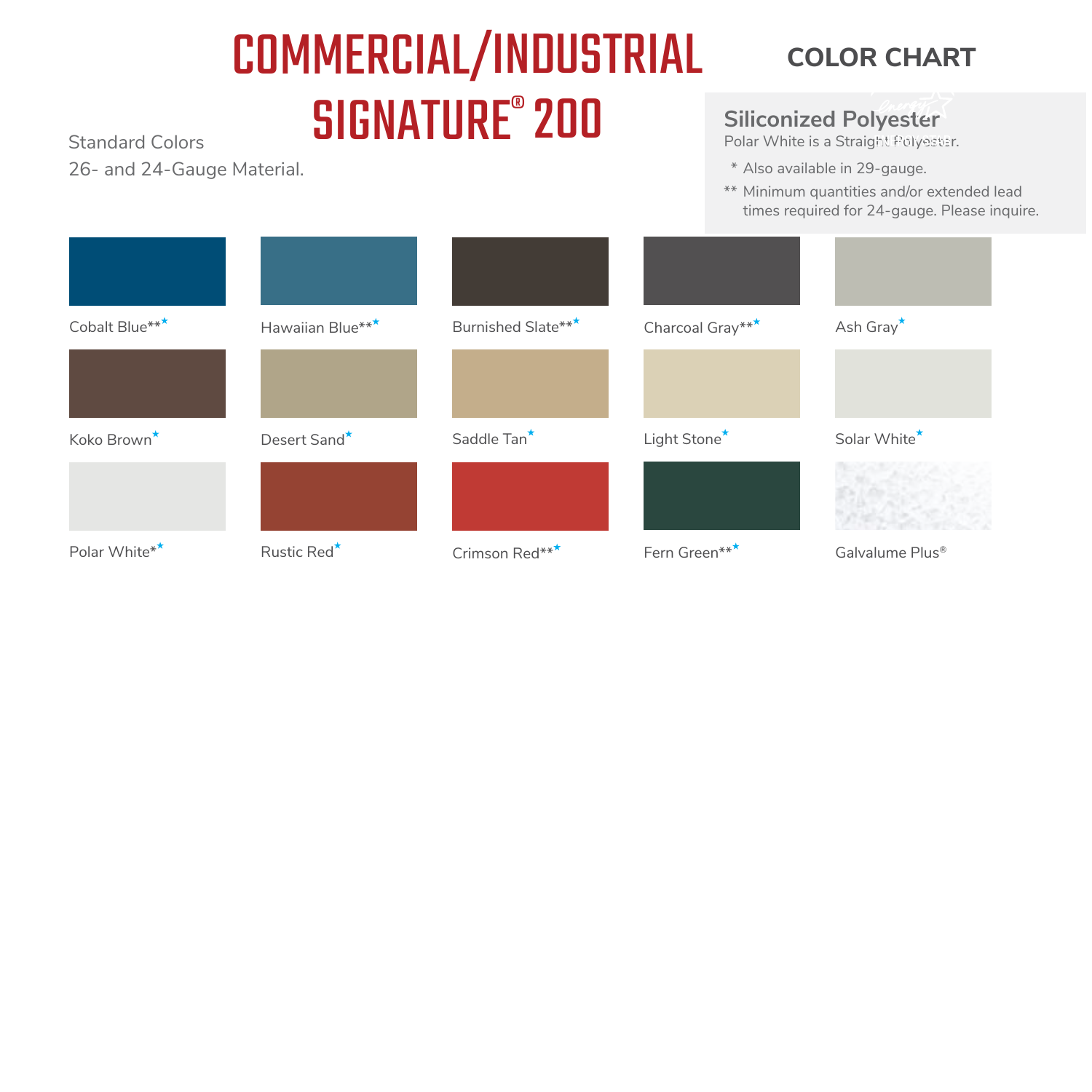# SIGNATURE<sup>®</sup> 300

Standard Colors 26-Gauge Material. PBR, PBU, AVP, PBC, PBD Panels Only.

### **Polyvinylidene Fluoride (PVDF); Low Gloss**

- \* Also available in 24-gauge.
- \*\* Minimum quantities and/or extended lead times required for 24-gauge. Please inquire.
- + Minimum quantities and/or extended lead times required for all gauges. Please inquire.



### **AVAILABLE ACCESSORIES**

- Hat and Channel **Sections**
- **Light Transmitting** Panels
- **Vents**
- Roof lacks
- Fasteners
- Ridge Caps
- Closures
- Doors Windows
	- Sealants
	- **Insulation**
	- **Bracing**
- **Bolts**
- **Louvers**
- **Sliding Door** Hardware